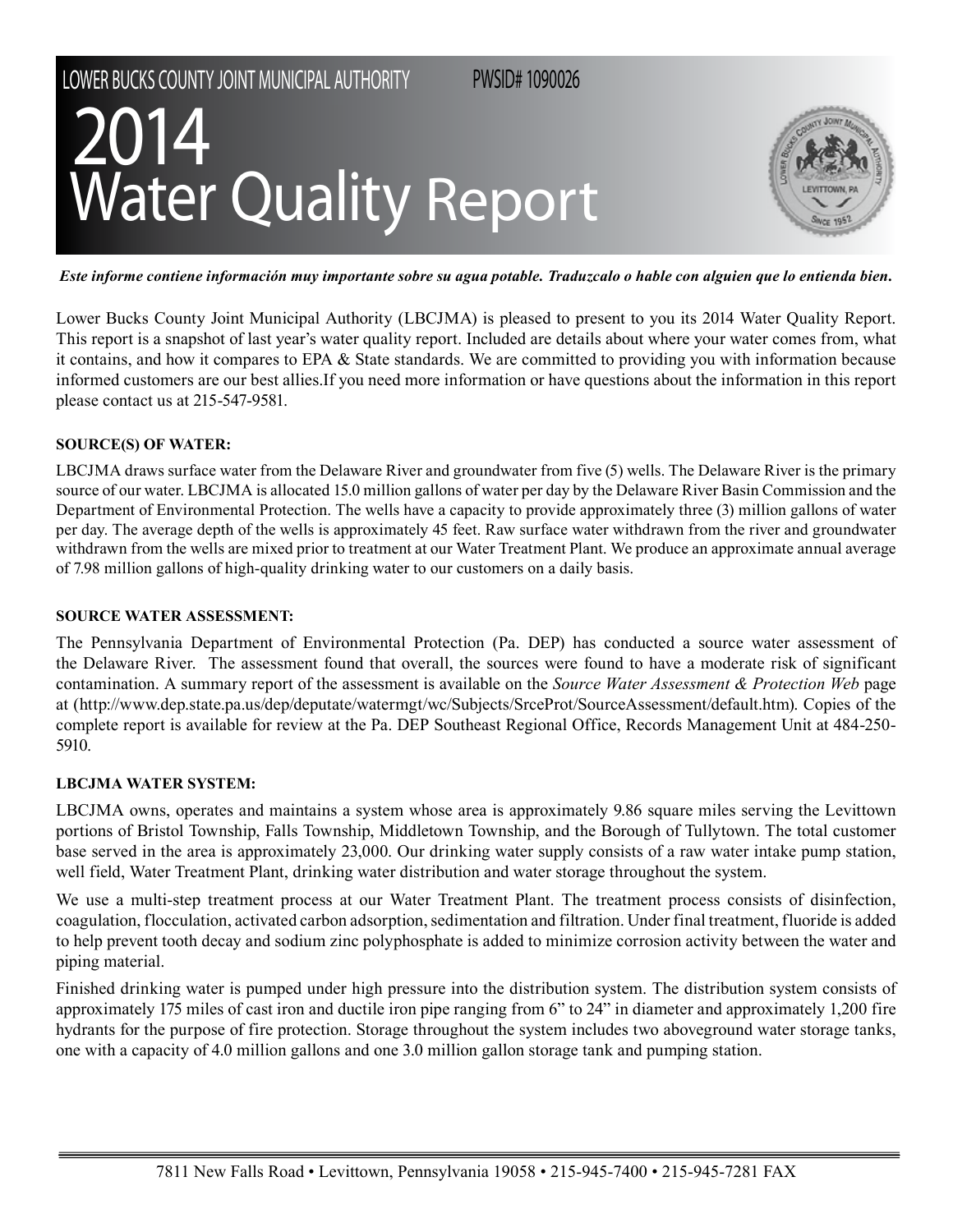# **HEALTH INFORMATION:**

To ensure that tap water is safe to drink, EPA and DEP prescribes regulations which limit the amount of certain contaminants in water provided by public water systems. FDA and DEP regulations establish limits for contaminants in bottled water which must provide the same protection for public health. Drinking water, including bottled water, may reasonably be expected to contain at least small amounts of some contaminants. The presence of contaminants does not necessarily indicate that water poses a health risk. More information about contaminants and potential health effects can be obtained by calling the Environmental Protection Agency's (EPA) Safe Drinking Water Hotline at 1-800-426-4791.The sources of drinking water (both tap and bottled water) include rivers, lakes, streams, ponds, reservoirs, springs and wells. As water travels over the surface of the land or through the ground, it dissolves naturallyoccurring minerals and radioactive material and can pick up substances resulting from the presence of animals or from human activity. Contaminants that may be present in source water include:

- Microbial contaminants, such as virus and bacteria, which may come from Sewage Treatment Plants, septic systems, agricultural livestock operations, and wildlife.
- Inorganic contaminants, such as salts and metals, which can be naturally occurring or result from urban storm runoff, industrial or domestic wastewater discharges, oil and gas production, mining, or farming.
- Pesticides and herbicides, which may come from a variety of sources such as agriculture, stormwater runoff, and residential uses.
- Organic chemical contaminants, including synthetic and volatile organics, which are by-products of industrial processes and petroleum production, and can also come from gas stations, urban stormwater runoff and septic systems.
- Radioactive contaminants, which can be naturally-occurring or be the result of oil and gas production and mining activities.

#### **DEFINITIONS AND ABBREVIATIONS:**

*Action Level (AL):* The concentration of a contaminant which, if exceeded, triggers treatment or other requirements that a water system must follow.

*Alkalinity:* A measure of the water's ability to resist changes in pH level and a good indicator of overall water quality. Although there is no health risk from alkalinity, we monitor it to check our treatment process.

*Detected Compounds:* Listed are compounds detected in LBCJMA's drinking water calendar year 2014. All amounts detected are below allowed levels. Not listed are the many other compounds for which LBCJMA tested that were not detected.

*Hardness*: Hardness defines the quantity of minerals such as calcium and magnesium in a gallon of water. These minerals react with soap to form insoluble precipitates and can affect common household chores such as cooking and washing. Hardness also affects other water qualities such as corrosiveness, with soft water being more corrosive.

*Inorganic Compounds:* The mineral-type compounds, such as metals and salts, found in drinking water.

*Maximum Contaminant Level (MCL):* The highest level of a contaminant that is allowed in drinking water. MCLs are set as close to the MCLGs as feasible using the best available treatment technology.

*Maximum Contaminant Level Goal (MCLG)*: The level of contaminant in drinking water below which there is no known or expected risk to health. MCLGs allow for a margin of safety.

*Maximum Residual Disinfectant Level (MRDL):* The highest level of a disinfectant allowed in drinking water. There is convincing evidence that addition of a disinfectant is necessary for control of microbial contaminants.

*Maximum Residual Disinfectant Level Goal (MRDLG):* The level of a drinking water disinfectant below which there is no known or expected risks to health. MRDLGs do not reflect the benefits of the use of disinfectants to control microbial contaminants.

*N/A:* Not applicable *ND:* Not detected *NR:* Not regulated

*Nephelometric Turbidity Unit (NTU):* A measure of very small particulate matter in drinking water.

*pCi/L:* A measure of radioactivity *ppb:* A unit of concentration equal to one part per billion

*ppm:* A unit of concentration equal to one part per million

*Sources:* The major sources of the compounds detected in the finished water.

*Turbidity:* A measure of the clarity of water related to its particles content.

*Treatment Technique (TT):* A required process intended to reduce the level of a contaminant in drinking water.

*Trihalomethanes (THM):* Compounds formed during the chlorination (disinfection) of drinking water.

*Total Haloacetic Acids (HAA***)**: A group of chemicals called disinfection by-products, which form during chlorination, Similar, but unregulated by-products include: haloaceto-nitrils, haloketones, chloropicrin, chloral hydrate and total organic halides.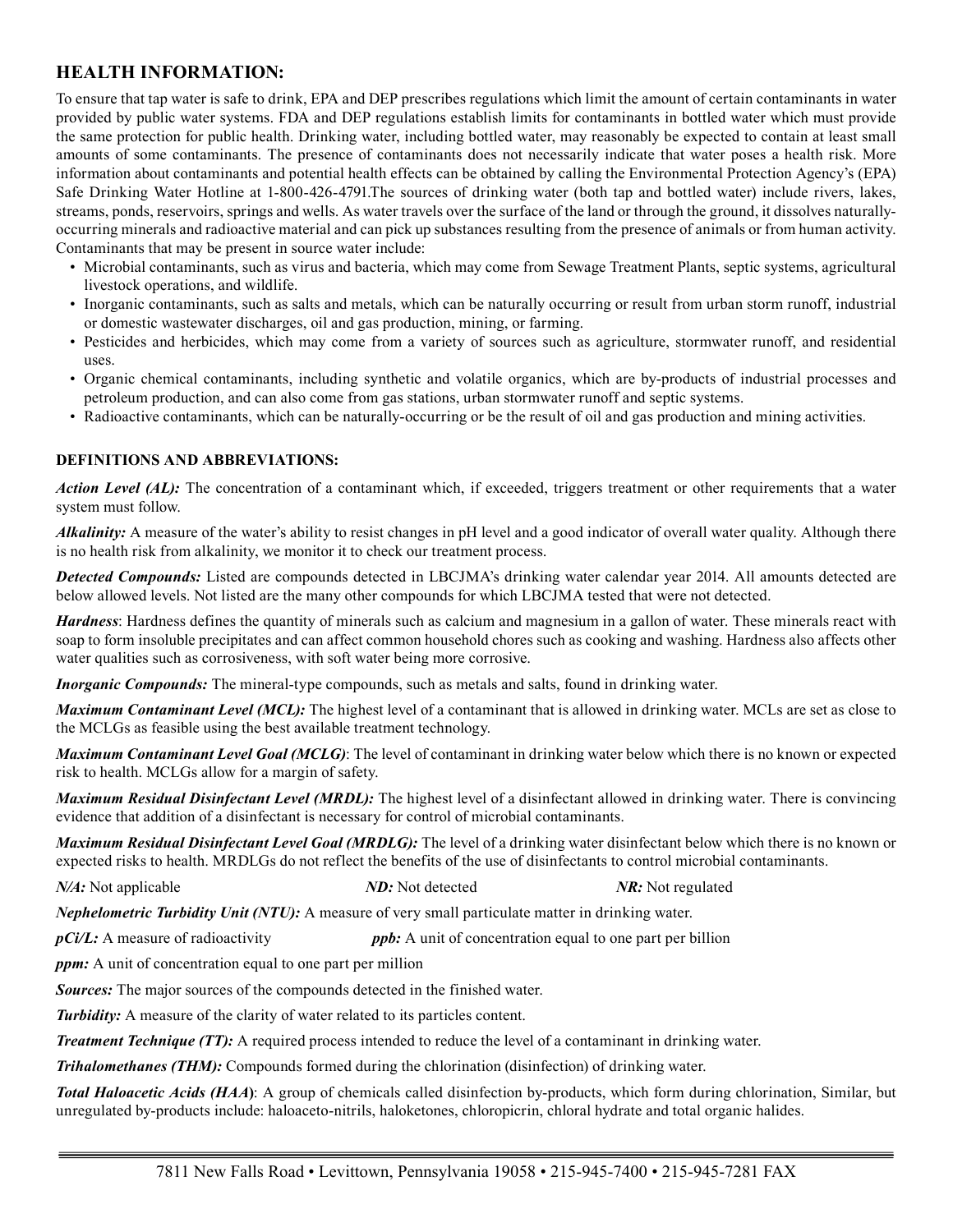#### **MONITORING YOUR WATER:**

We routinely monitor for contaminants in your drinking water according to federal and state laws. The following table shows the results of our monitoring for the period of January 1 to December 31, 2014.

| <b>CONTAMINANT</b>                        | <b>MCL</b>     | <b>MCLG</b>      | <b>DETECTION</b>         | <b>MAJOR SOURCES</b>                                                                                                            | <b>VIOLATION</b> |
|-------------------------------------------|----------------|------------------|--------------------------|---------------------------------------------------------------------------------------------------------------------------------|------------------|
| <b>Inorganic Compounds</b>                |                |                  |                          |                                                                                                                                 |                  |
| Barium (ppm)                              | $\overline{2}$ | $\overline{2}$   | 0.018                    | Discharge of drilling wastes; Discharge from<br>metal refineries; Erosion of natural deposits                                   | NO               |
| Chromium (ppb)                            | 100            | 100              | 3.1                      | Discharge from steel and pulp mills; Erosion of<br>natural deposits                                                             | NO               |
| Fluoride (ppm)                            | $\overline{2}$ | $\overline{2}$   | $0.93*$<br>$0.71 - 1.23$ | Erosion of natural deposits; water additive which<br>promotes strong teeth; discharge from fertilizer<br>and aluminum factories | NO               |
| Nitrate(ppm)                              | 10             | 10               | 1.3                      | Runoff from natural fertilizer use; leaching fron<br>septic tanks, sewage; erosion of natural deposits                          | NO               |
| <b>Microbiological Contaminants</b>       |                |                  |                          |                                                                                                                                 |                  |
| Turbidity, NTU                            | <b>TT</b>      | N/A              | $0.08*$<br>$0.05 - 0.11$ | Erosion of natural deposit; soil runoff                                                                                         | N <sub>O</sub>   |
| <b>Volatile Organic Contaminants</b>      |                |                  |                          |                                                                                                                                 |                  |
| Total Trihalomethanes (ppb)               | 80             | N/A              | $33.9*$<br>$9.7 - 68.1$  | Byproduct of drinking water chlorination                                                                                        | NO               |
| Haloacetic Acids Five (HAA5)<br>(ppb)     | 60             | N/A              | $23.3*$<br>$4.1 - 48.9$  | Byproduct of drinking water chlorination                                                                                        | N <sub>O</sub>   |
| <b>Other Chemicals</b>                    |                |                  |                          |                                                                                                                                 |                  |
| Total Organic Carbon (ppm)                | <b>TT</b>      | N/A              | $1.5*$<br>$1.4 - 1.5$    | Leaching from vegetation                                                                                                        | NO               |
| Total Dissolved Carbon (ppm)              | <b>NR</b>      | <b>NR</b>        | $1.4*$<br>$1.4 - 1.5$    | Leaching from vegetation                                                                                                        | NO               |
| Alkalinity, ppm<br>(as calcium carbonate) | <b>NR</b>      | <b>NR</b>        | $45*$<br>$21 - 65$       | Erosion of natural deposits                                                                                                     | N <sub>O</sub>   |
| <b>Disinfectants</b>                      | <b>MRDL</b>    | <b>MRDLG</b>     |                          |                                                                                                                                 |                  |
| Total Residual Chlorine (ppm)             | 4.0            | 4.0              | $1.9*$<br>$1.3 - 3.4$    | Drinking water chlorination                                                                                                     | NO               |
| <b>Radionuclides</b>                      |                |                  |                          |                                                                                                                                 |                  |
| Gross Alpha (pCi/L)                       | 15             | $\boldsymbol{0}$ | $3.35 \pm 1.09$          | Erosion of natural deposits                                                                                                     | NO               |

#### \*Annual Average

Note: The lowest monthly percentage of samples meeting the Turbidity limit was 100%.